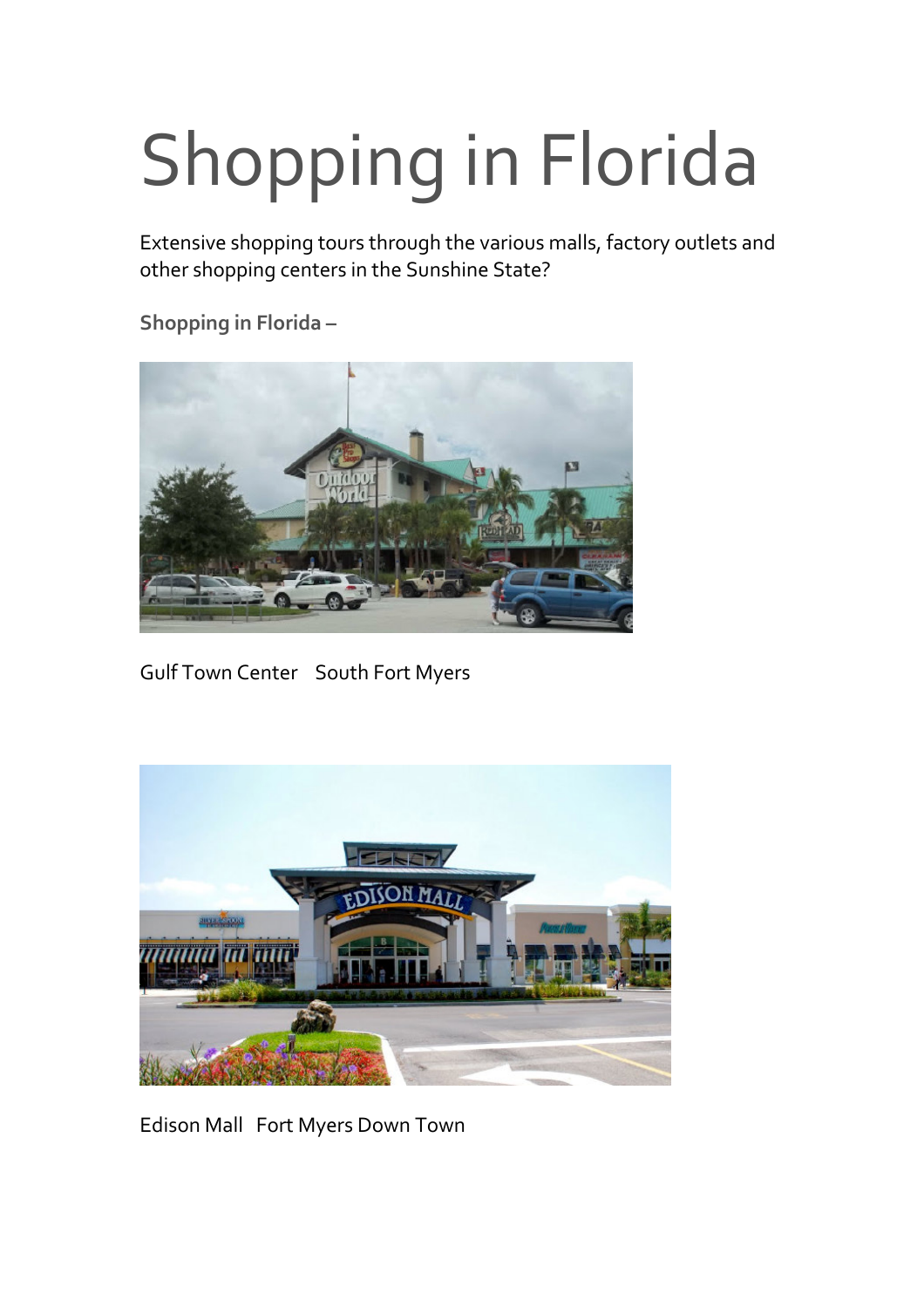

Sanibel Outlet small Outlet Mall



Miromar Outlet



Coconut Point Shops und Restaurants with Music & Cinema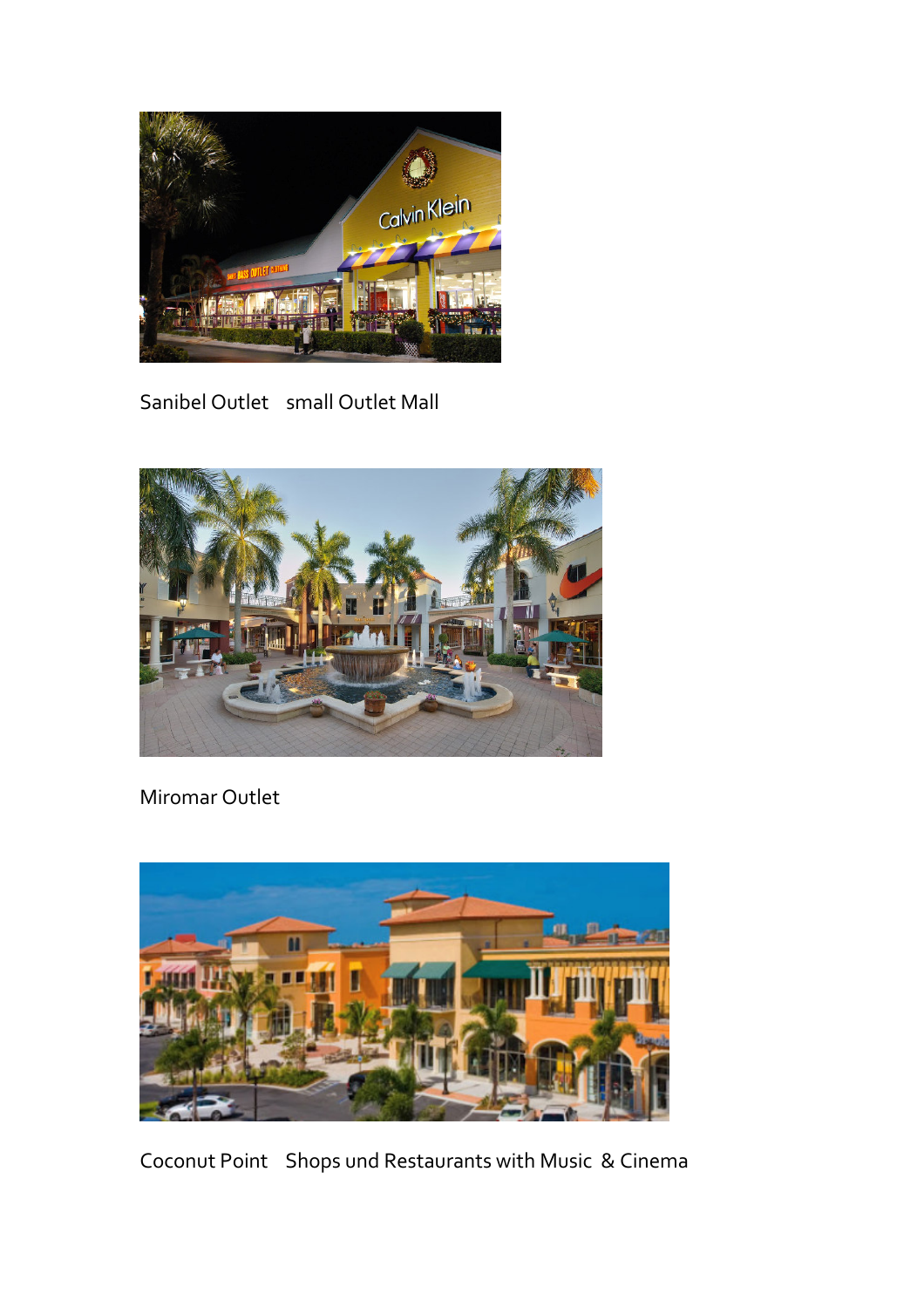

Water Side Shops Naples

Top Brand Shopping Mall



Coast Land Center in Naples Down Town



Tin City Süd Naples Souvenirs, Restaurants, Boatausflüge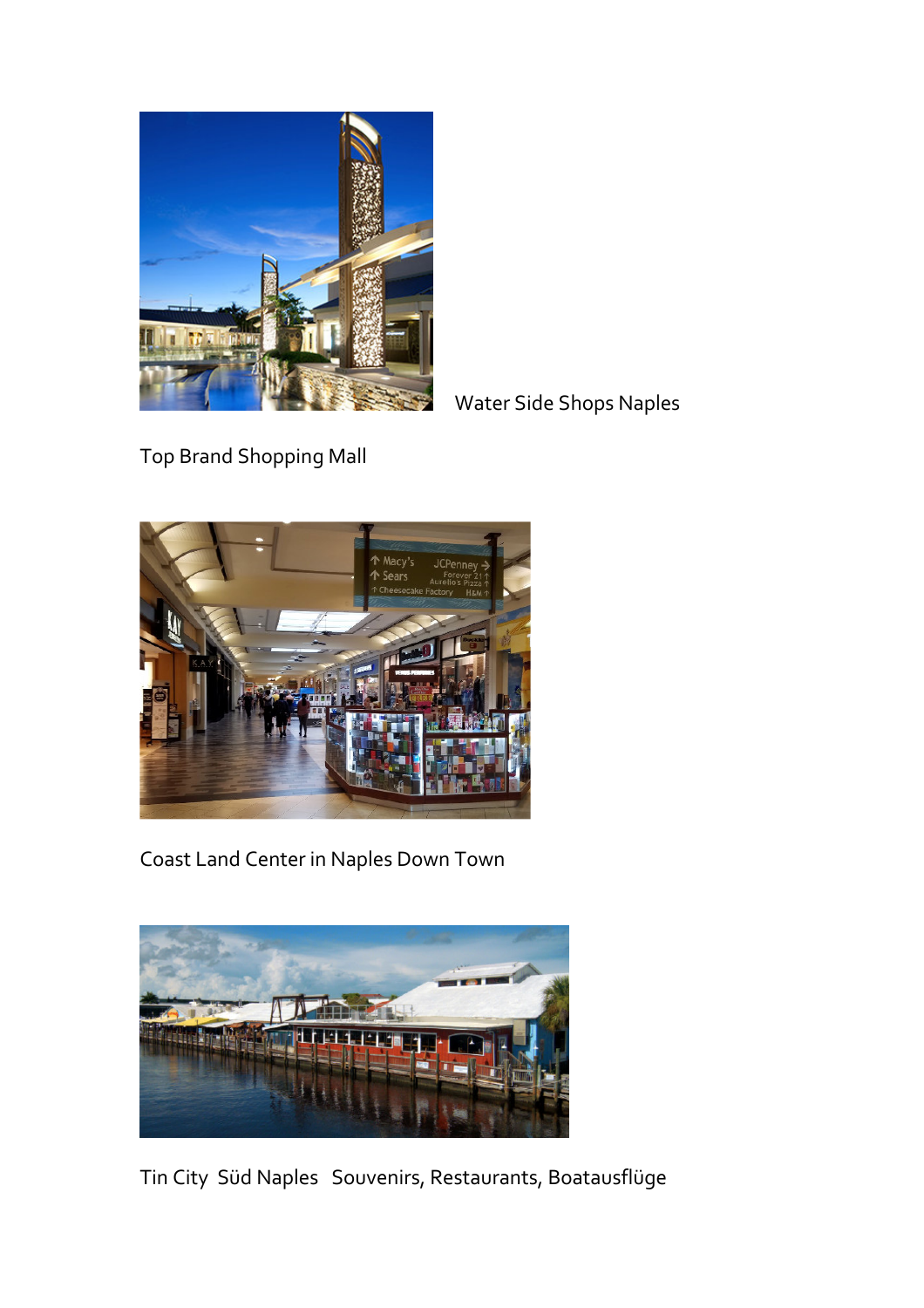## Malls und Restaurants in SWFL

**Boca Raton**

**Town Center at Boca at Raton**  Glades Road Description: Over 200 shops and restaurants

**Clearwater Countryside Mall**  US Highway 19 N and SR 580 Description: Over 170 shops and restaurants

**Daytona Beach Volusia Mall** 

1700 West International Speedway (US 92)

**Destin Silver Sands Factory Stores**  10562 Emerald Coast Parkway West

**Ellenton Prime Outlets at Ellenton**  60th Ave via Interstate I-75

**Fort Lauderdale / Sunrise Las Olas Riverfront**  300 S.W. First Ave. Description: Shopping, restaurants & bars with in the heart of the city

**Sawgrass Mills** Sunrise Blvd. East

**The Galleria Mall**  2414 E. Sunrise Blvd, (A1A and Federal Hwy.)

**Marco Island Marco Town Center Mall**  At the corner of North Collier Blvd. and Bald Eagle Drive